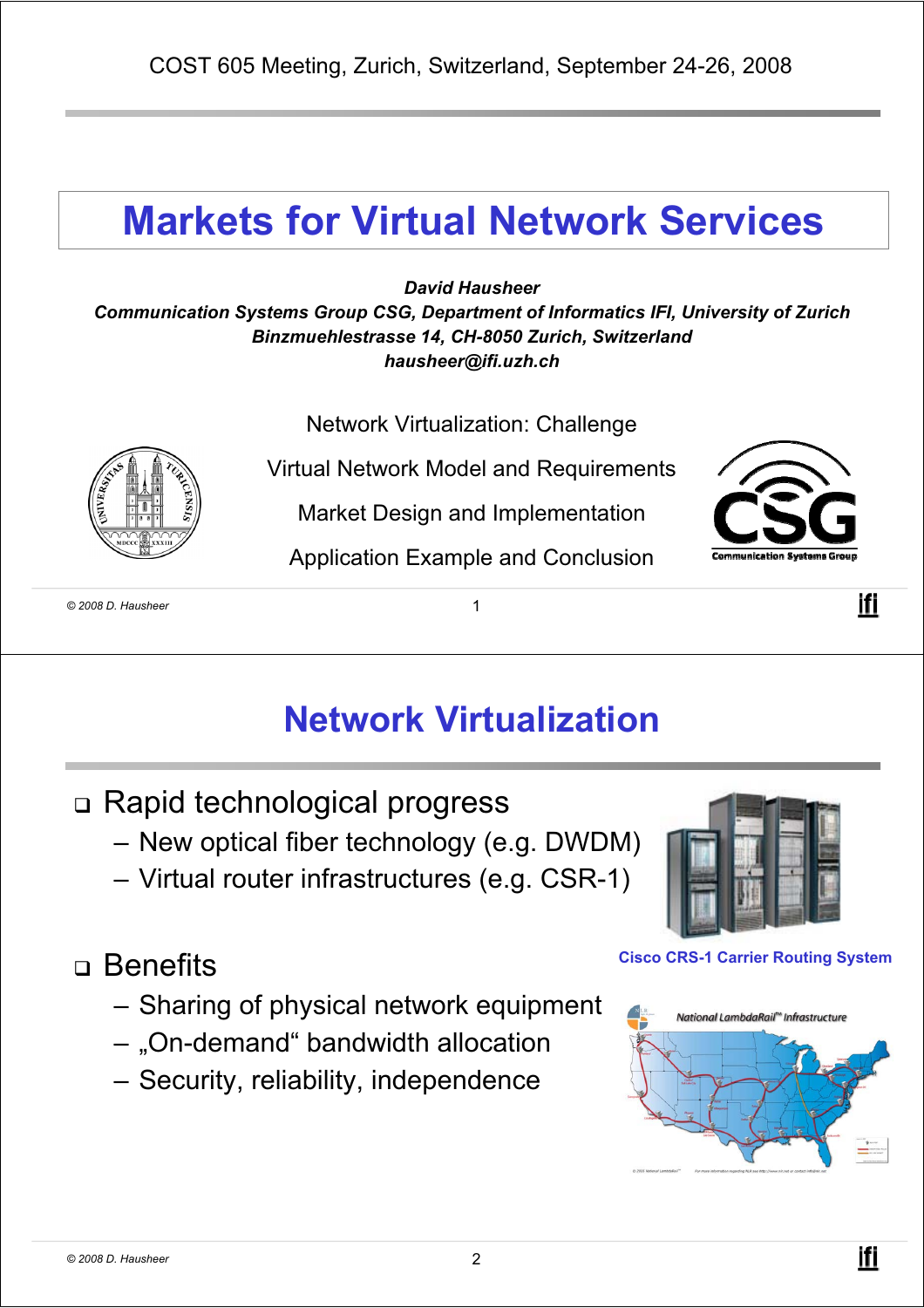# **Challenge**

- Provisioning of bandwidth
	- In the right amount
	- At the right location
	- At the right time
- Suitable business models needed
	- Targeted at on-demand bandwidth provisioning
	- Providing appropriate incentives for providers and customers
	- Maximizing overall social welfare
- <sup>¾</sup> Goal: Develop an appropriate market infrastructure for trading virtual network services on-demand

| © 2008 D. Hausheer | . . |
|--------------------|-----|
|                    |     |

#### **Are we ready for a new Bandwidth Market?**

- A short history of bandwidth trading
	- Electronic markets for bandwidth emerged late 1990's
	- Seriously hit by the economic downturn in 2001
	- Today, bandwidth normally provided under the umbrella of long-term bilateral agreements
- New situation today
	- Technology: Network virtualization allows to provide bandwidth much easier and faster ("on-demand")
	- Concepts: P2P-based infrastructures enable the trading of services in a fully decentralized and scalable manner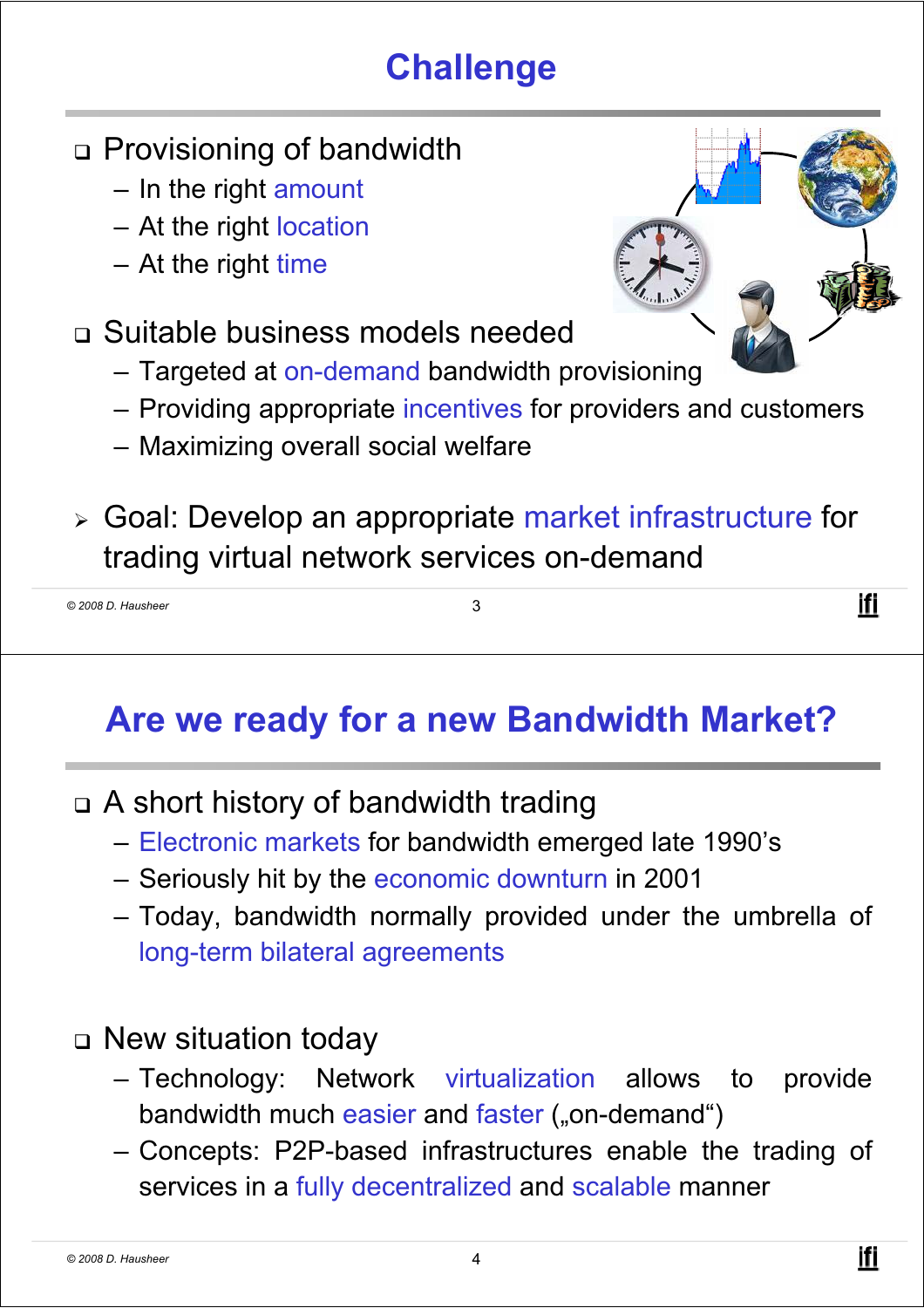# **Virtual Network Scenario**



### **Market Requirements**

- Functional requirements
	- Enable buying and selling virtual network services for different applications
	- On demand as well as in advance
	- Among multiple providers and customers
	- Support reselling of virtual network services

#### Performance requirements

- Economically efficient allocation of physical network resources (maximize benefit through its use)
- Robustness against individual failures and attacks
- Scalability up to a large number of providers and customers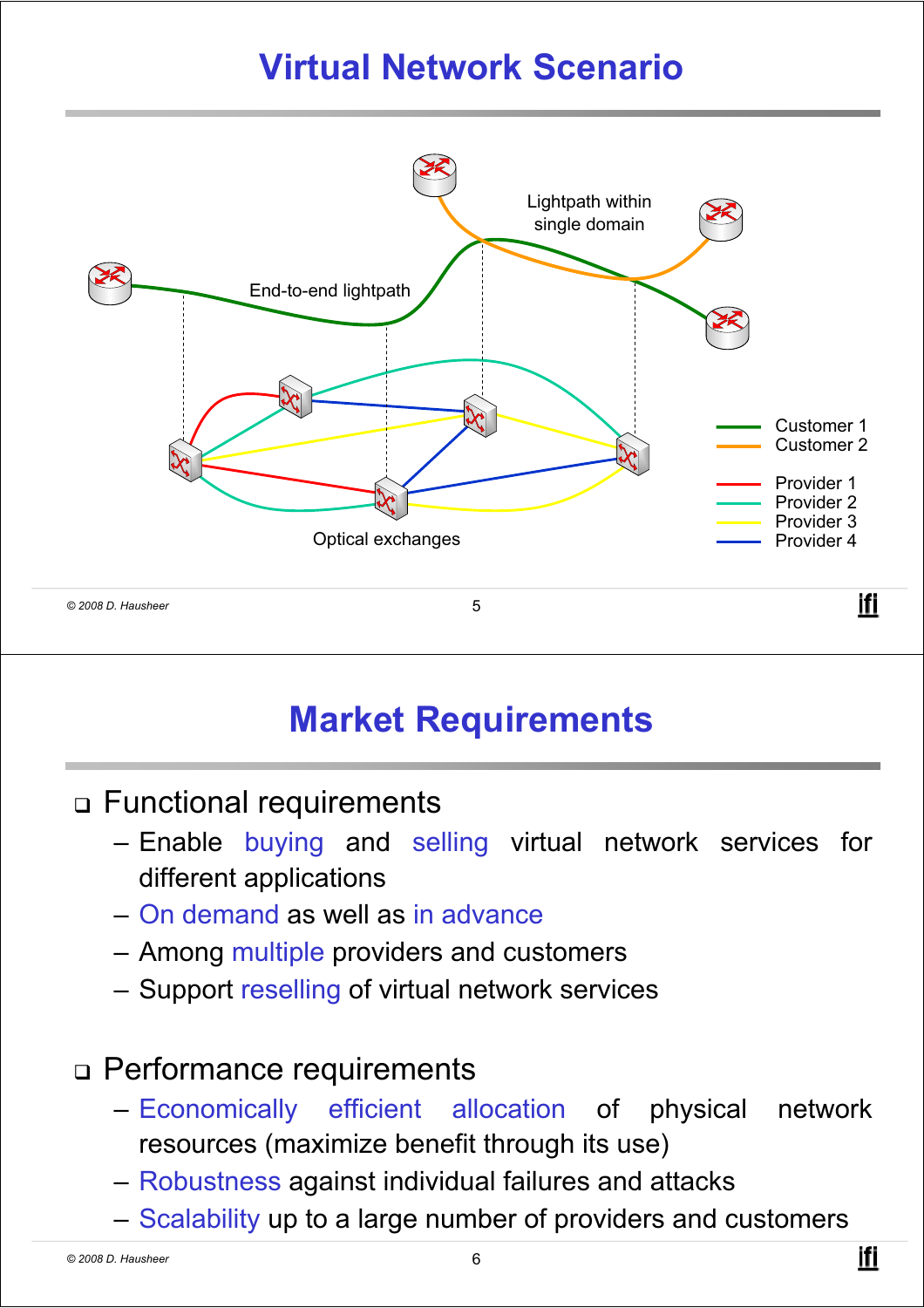# **Centralized versus Decentralized Marketplace**

- Centralized Marketplace
	- + Efficiency
	- Single Point of Failure
	- Vulnerable against attacks
	- Scalability



- Fully Decentralized Marketplace
	- + Extensibility
	- + Fault-tolerance
	- Vulnerable against selfish and malicious behavior of peers
	- **Efficiency**



A suitable marketplace needs to be efficient and scalable

```
© 2008 D. Hausheer 7
```
#### **Virtual Network Service**

- Definition:
	- A virtual link between any two sites, or combination thereof
	- Within a single provider domain or across several domains

#### □ Service Parameters:

| <b>Parameter</b> | <b>Value</b>                                                                            |
|------------------|-----------------------------------------------------------------------------------------|
| <b>Bandwidth</b> | May be fixed, variable, or at discrete levels<br>Best effort or guaranteed              |
| QoS              | In terms of expected service uptime/availability rate                                   |
| Start-time       | May be starting at regular intervals<br>=> Ability to reserve ahead and resell services |
| Duration         | May be dynamic or fixed, e.g. 1 day                                                     |
| Price            | As offered by the provider / customer                                                   |

ifi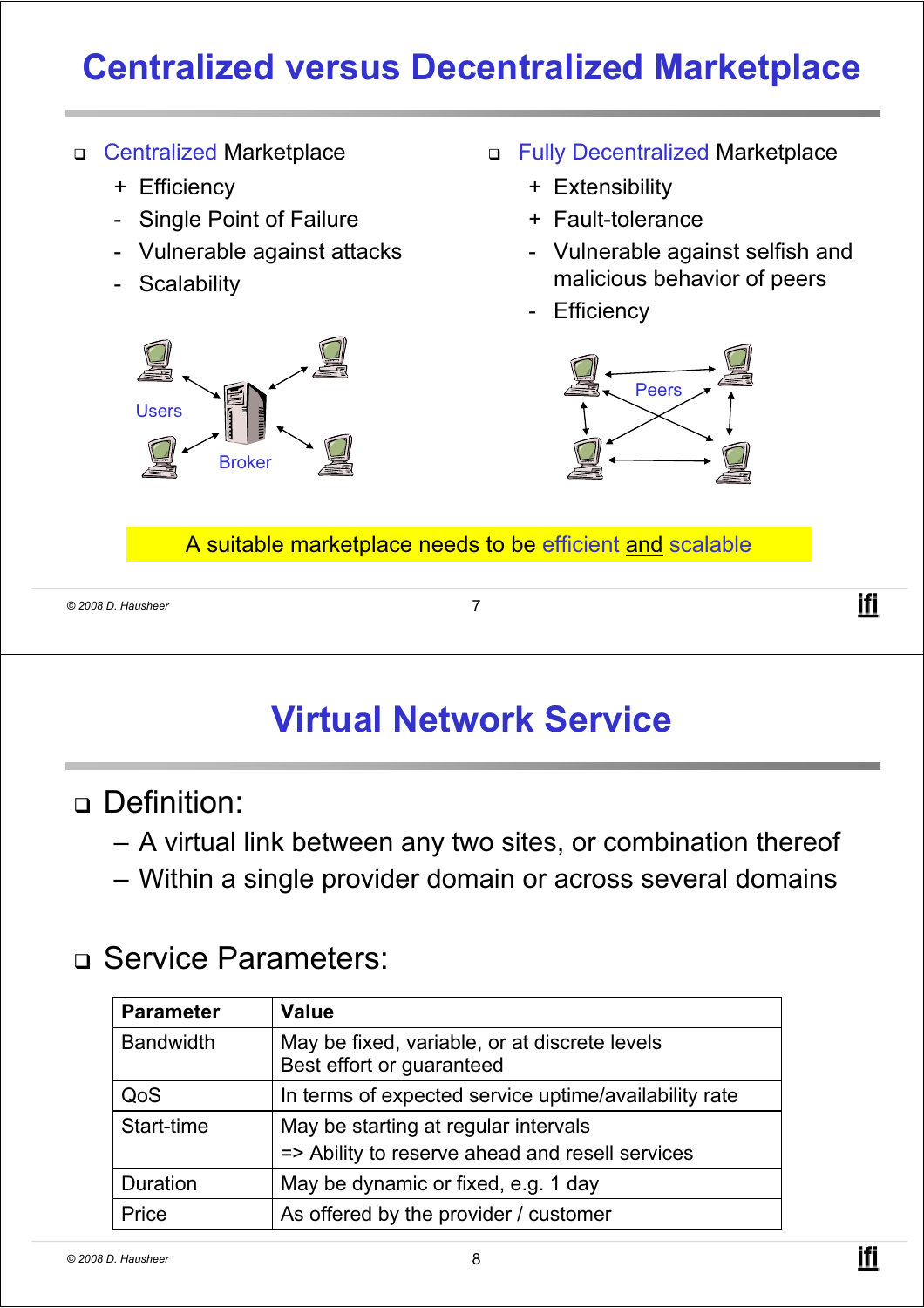### **Virtual Network Provider**

- n Definition<sup>.</sup>
	- An entity reselling a link or a combination of links
	- Allows a customer to resell an unused link
	- Enables to offer end-to-end virtual links across several network providers domains



#### **Market Design: Basic Concept**

- □ Each service is traded in a Double Auction
- □ Each auction is mapped onto a set of brokers

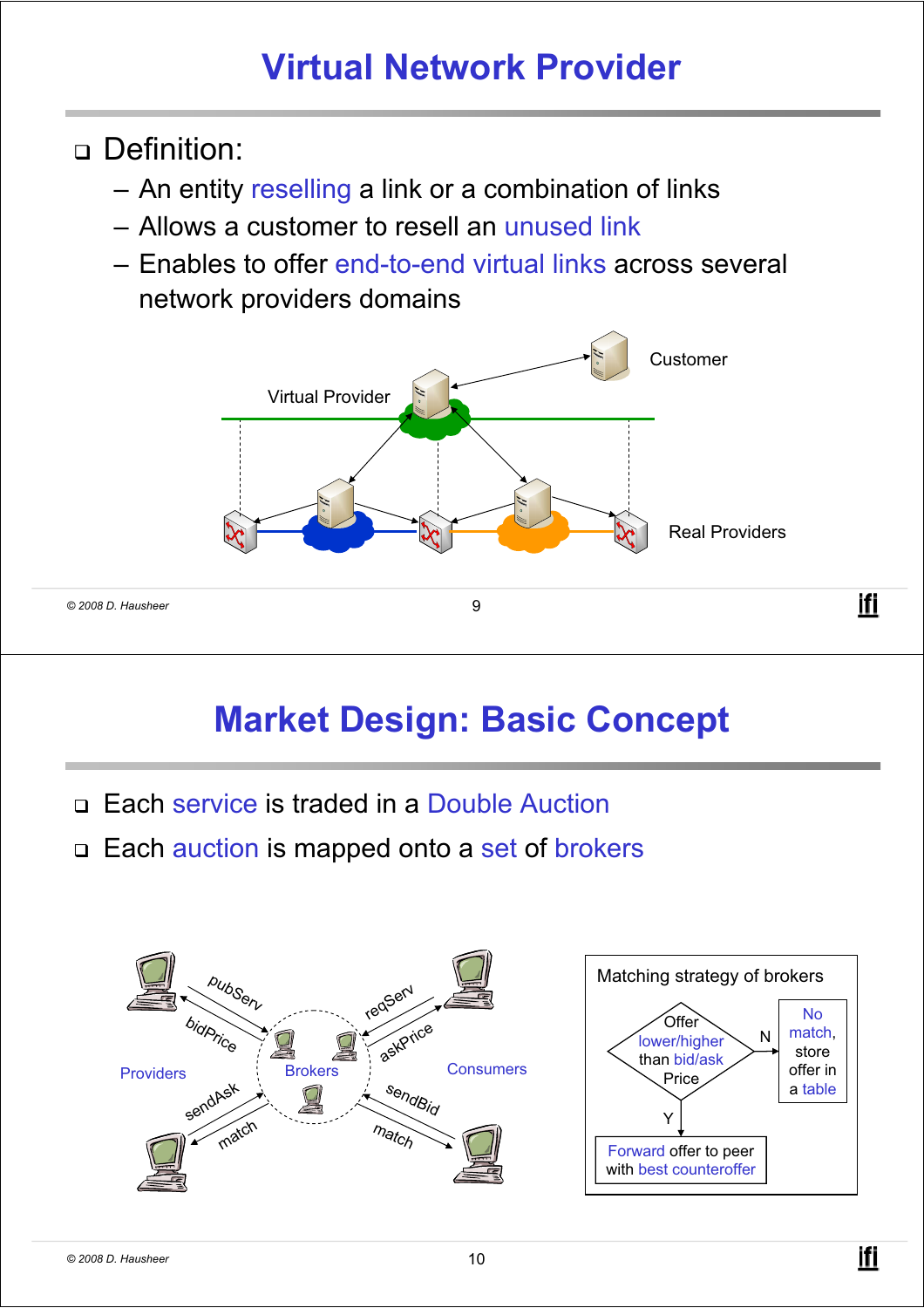### **Market Design: P2P Overlay**



Each peer has a unique nodeId, peers form a structured P2P overlay network

Services have unique serviceId

N peers numerically closest to serviceId form a broker set

ifi

### **Implementation and Node Architecture**

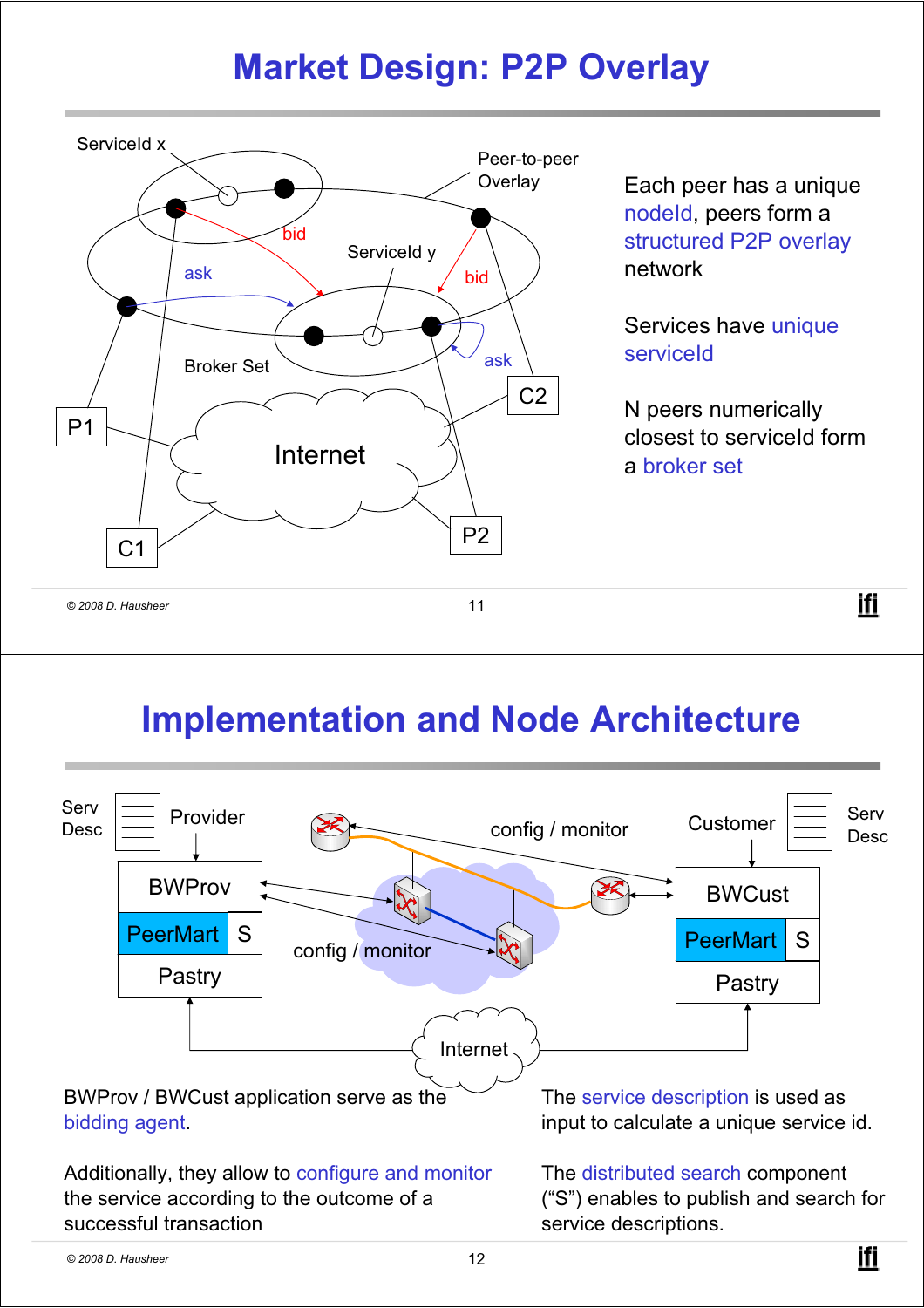# **Application Example (1)**



#### **Application Example (2)**



All providers and customers have a node in their domain with PeerMart installed and connected to the Internet. The node is able to access the network equipment.

Virtual network environment with 2 optical links provided by 2 different providers.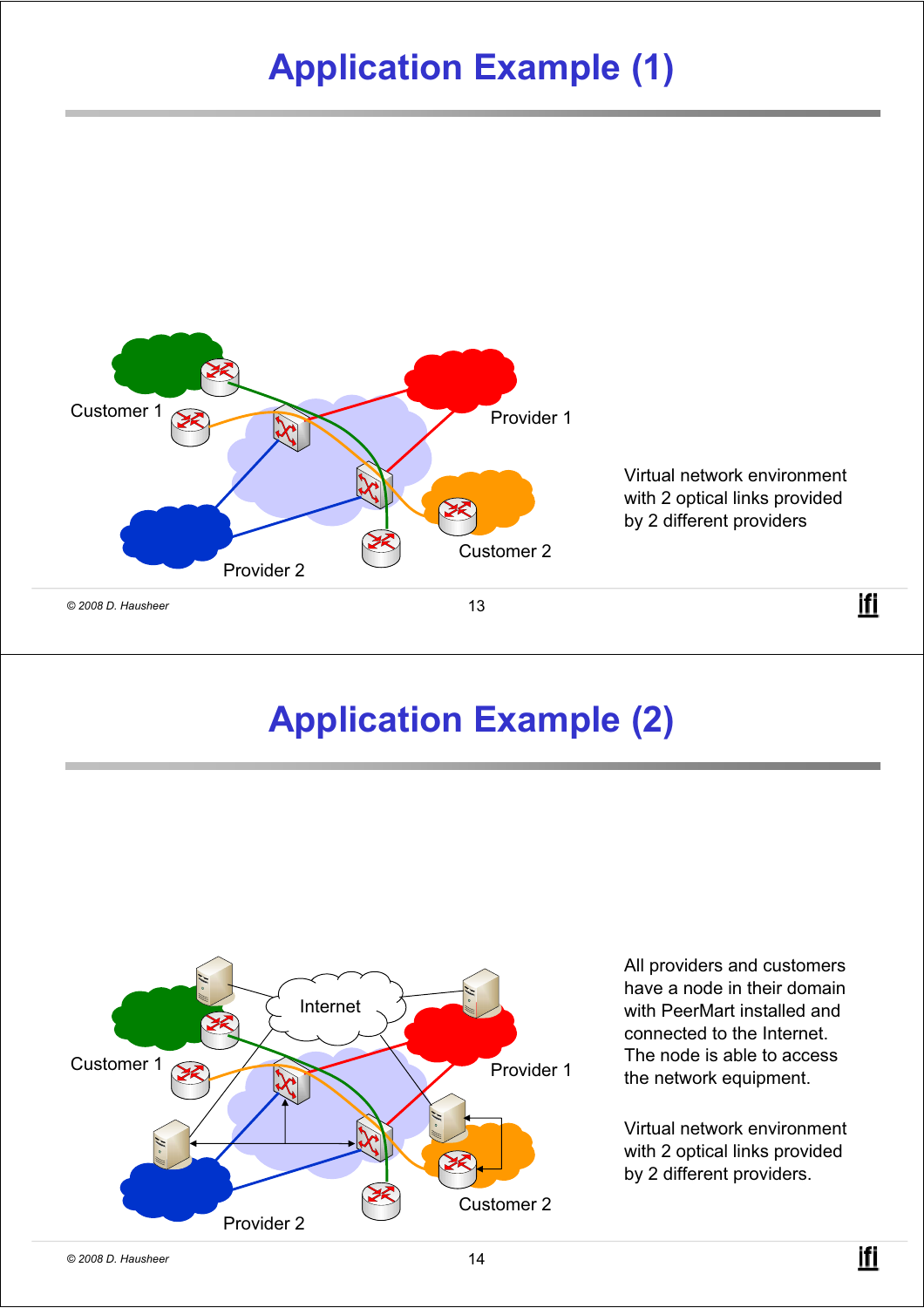# **Application Example (3)**



### **Conclusion and Future Work**

#### □ Conclusion

- Fully decentralized auction is a suitable market infrastructure for trading virtual network services
- Combination of
	- Economic efficiency of double auctions
	- Technical performance and robustness of P2P networks
- ¾Approach is economically and technically feasible

#### Future work

- Who to blame if there is a problem?
- How to deal with similarity in the service model?